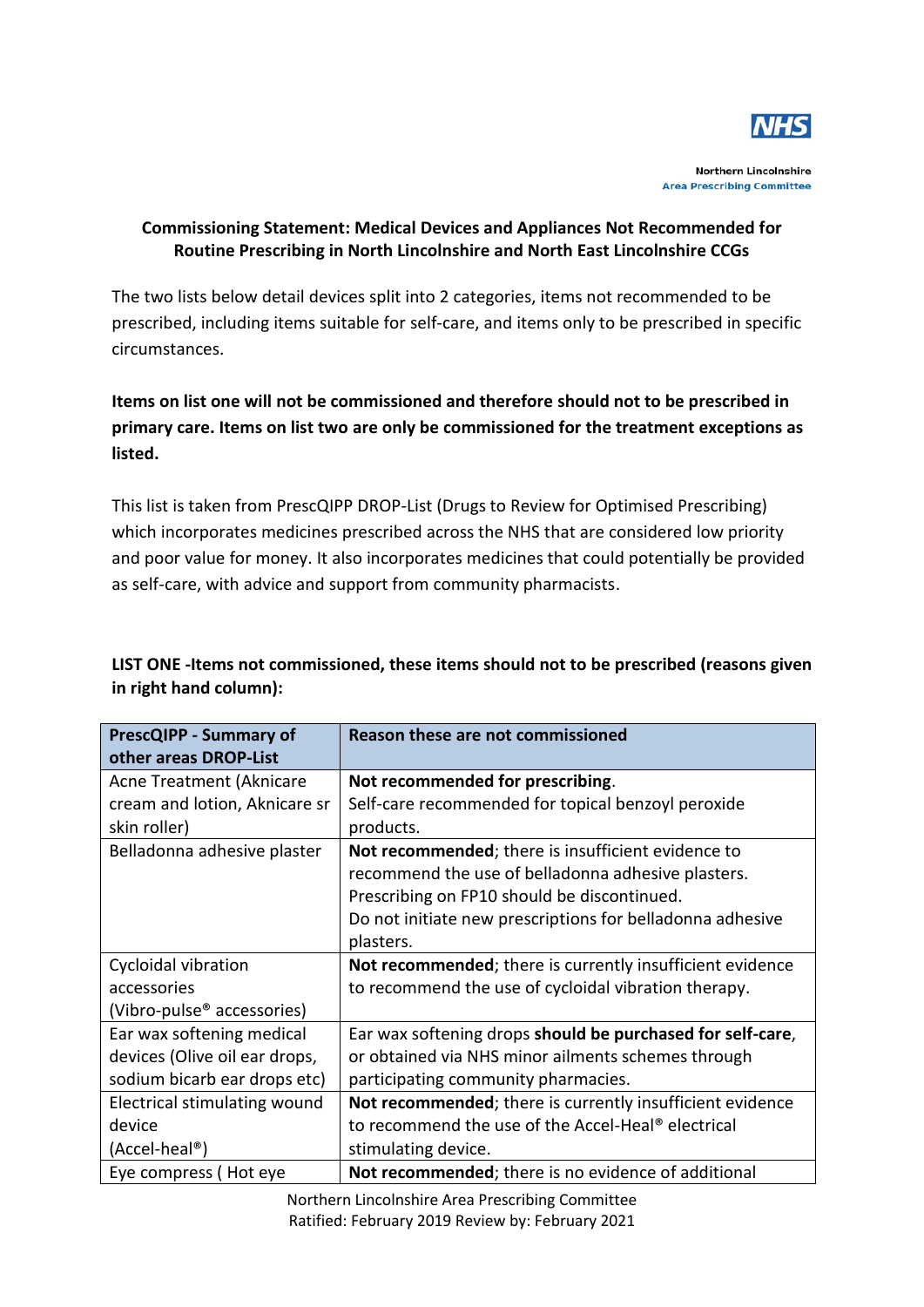| compress, Meibopatch,                              | benefit compared to using a clean flannel and warm water       |
|----------------------------------------------------|----------------------------------------------------------------|
| MGDRx Eye Bag)                                     | as an eye compress.                                            |
| Head lice treatment devices                        | Treatments for head lice should be purchased for self-care,    |
|                                                    | or obtained via NHS minor ailments schemes through             |
|                                                    | participating community pharmacies.                            |
| Independence Wound                                 | Not recommended - unless commissioning agreed at local         |
| protection/collection pouch                        | level. High cost, used for haemodialysis patients to protect   |
|                                                    | dressing and insertion site to enable showering whilst using   |
|                                                    | central venous catheter or tesio line. Renal unit can supply   |
|                                                    | for patients.                                                  |
| Insert for female stress                           | Not recommended; there is currently insufficient evidence      |
| incontinence                                       | to recommend the use of the Contiform® device, or other        |
| Contiform                                          | intravaginal or intraurethral devices for female stress        |
|                                                    | incontinence. NICE do not recommend their routine use.         |
| Nasal products                                     | Not recommended; limited evidence favours a different          |
| (The majority of prescribing                       | treatment -                                                    |
| is for saline nasal sprays, e.g.                   | Where indicated, large volume saline douches (saline           |
| Sterimar <sup>®</sup> , Aqua maris <sup>®</sup> .) | irrigation) are thought to be more effective than saline nasal |
|                                                    | sprays.                                                        |
|                                                    | For managing the nasal symptoms of self-limiting               |
|                                                    | conditions, saline nasal sprays can be purchased OTC for self  |
|                                                    | care by those that wish to try them.                           |
| Pelvic toning devices                              | Not recommended; there is no evidence of additional            |
| PelvicToner <sup>®</sup>                           | benefit compared to undertaking pelvic floor exercises         |
| • Kegel8 <sup>®</sup>                              | alone.                                                         |
| $\bullet$ Aquaflex <sup>®</sup>                    | Those that wish to use pelvic toning devices may purchase      |
|                                                    | them from a pharmacy or on-line.                               |
| Potassium<br>hydroxide                             | Not recommended in primary care; there is currently            |
| solution                                           | insufficient evidence of efficacy and a risk of side-effects.  |
| (For<br>treating<br>molluscum                      | There are some circumstances where specialist referral is      |
| contagiosum) e.g Molludab                          | indicated, and a specialist may consider the use of            |
| Mollutrex                                          | potassium hydroxide solution                                   |
| Silk garments                                      | Not recommended; there is currently insufficient evidence      |
|                                                    | to recommend the routine use of silk garments.                 |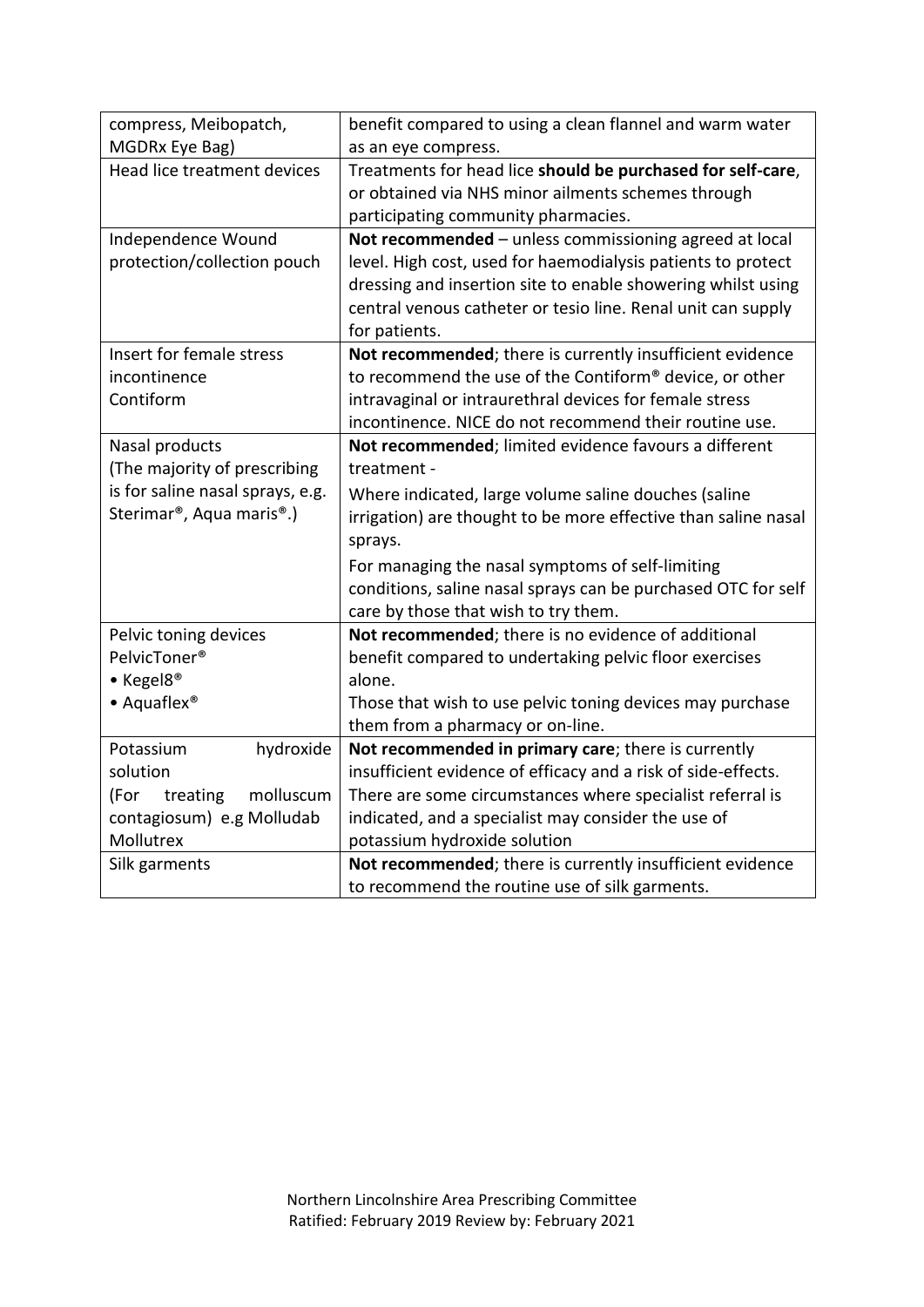**LIST TWO -Items where prescribing should only be considered in specific circumstances:**

| <b>PrescQIPP - Summary of</b>       | <b>Commissioned only if prescribed in these circumstances</b>                                                                                                                                                                                                                                                                                                                              |
|-------------------------------------|--------------------------------------------------------------------------------------------------------------------------------------------------------------------------------------------------------------------------------------------------------------------------------------------------------------------------------------------------------------------------------------------|
| other areas DROP-List               |                                                                                                                                                                                                                                                                                                                                                                                            |
| Auto inflation device<br>(Otovent®) | Autoinflation may be considered during or after an active<br>observation period following diagnosis of otitis media with<br>effusion (OME, or glue ear), in children (from age 3) who<br>are likely to cooperate with the procedure.<br>Adults wishing to use the device to equalise the air pressure<br>in the middle ear, e.g. for air travel, can purchase the device<br>for self-care. |
| <b>Bacterial decolonisation</b>     | Not recommended for routine use                                                                                                                                                                                                                                                                                                                                                            |
| products                            | Selection and prescribing of products for bacterial                                                                                                                                                                                                                                                                                                                                        |
| (Prontoderm® foam and               | decolonisation should be in accordance with local                                                                                                                                                                                                                                                                                                                                          |
| Prontoderm <sup>®</sup> nasal gel). | guidelines as dependant on patterns of resistance.                                                                                                                                                                                                                                                                                                                                         |
| Deodorants (ostomy)                 | Not recommended for routine use; deodorants should not                                                                                                                                                                                                                                                                                                                                     |
|                                     | be required. If correctly fitted, no odour should be apparent<br>except when bag is emptied or changed. Household air-<br>fresheners are sufficient in most cases. If odour is present at<br>times other than changing or emptying, refer the individual<br>for review.                                                                                                                    |
|                                     | Prescribing may be considered where it is deemed to be                                                                                                                                                                                                                                                                                                                                     |
|                                     | clinically necessary by a specialist stoma nurse, after                                                                                                                                                                                                                                                                                                                                    |
|                                     | individual review. The reason why household air-fresheners                                                                                                                                                                                                                                                                                                                                 |
|                                     | are insufficient must be documented.                                                                                                                                                                                                                                                                                                                                                       |
|                                     | Do not add to repeat prescribing systems.                                                                                                                                                                                                                                                                                                                                                  |
| Dry mouth products                  | Dry mouth products such as artificial saliva or salivary<br>stimulants should only be prescribed if simple measures<br>alone have been inadequate. These products can be<br>purchased OTC.                                                                                                                                                                                                 |
| Inhalation solutions                | Use outside of hospital considered for those with cystic                                                                                                                                                                                                                                                                                                                                   |
| (Hypertonic sodium                  | fibrosis (CF) or non-CF bronchiectasis, where recommended                                                                                                                                                                                                                                                                                                                                  |
| Chloride solutions for              | by a specialist. Initiation must take place in secondary care                                                                                                                                                                                                                                                                                                                              |
| nebulisation)                       | to ensure safety and suitability for the individual.                                                                                                                                                                                                                                                                                                                                       |
| Inspiratory muscle training         | Not recommended for routine use, but inspiratory muscle                                                                                                                                                                                                                                                                                                                                    |
| devices                             | training may be considered in those with COPD, non-CF                                                                                                                                                                                                                                                                                                                                      |
| POWERbreathe Medic,                 | bronchiectasis and upper spinal cord injuries.                                                                                                                                                                                                                                                                                                                                             |
| Threshold IMT,                      |                                                                                                                                                                                                                                                                                                                                                                                            |
| Ultrabreathe                        |                                                                                                                                                                                                                                                                                                                                                                                            |
| Ostomy underwear                    | Not recommended for routine use; Specific ostomy                                                                                                                                                                                                                                                                                                                                           |
|                                     | underwear for general use is not needed. There is currently                                                                                                                                                                                                                                                                                                                                |
|                                     | insufficient evidence to recommend routine use of support                                                                                                                                                                                                                                                                                                                                  |
|                                     | ostomy underwear for parastomal hernia prevention after                                                                                                                                                                                                                                                                                                                                    |
|                                     | stoma surgery and should only be prescribed where they<br>have been recommended by a specialist stoma nurse for                                                                                                                                                                                                                                                                            |
|                                     | managing parastomal hernias in some individuals, e.g. those                                                                                                                                                                                                                                                                                                                                |

Northern Lincolnshire Area Prescribing Committee Ratified: February 2019 Review by: February 2021